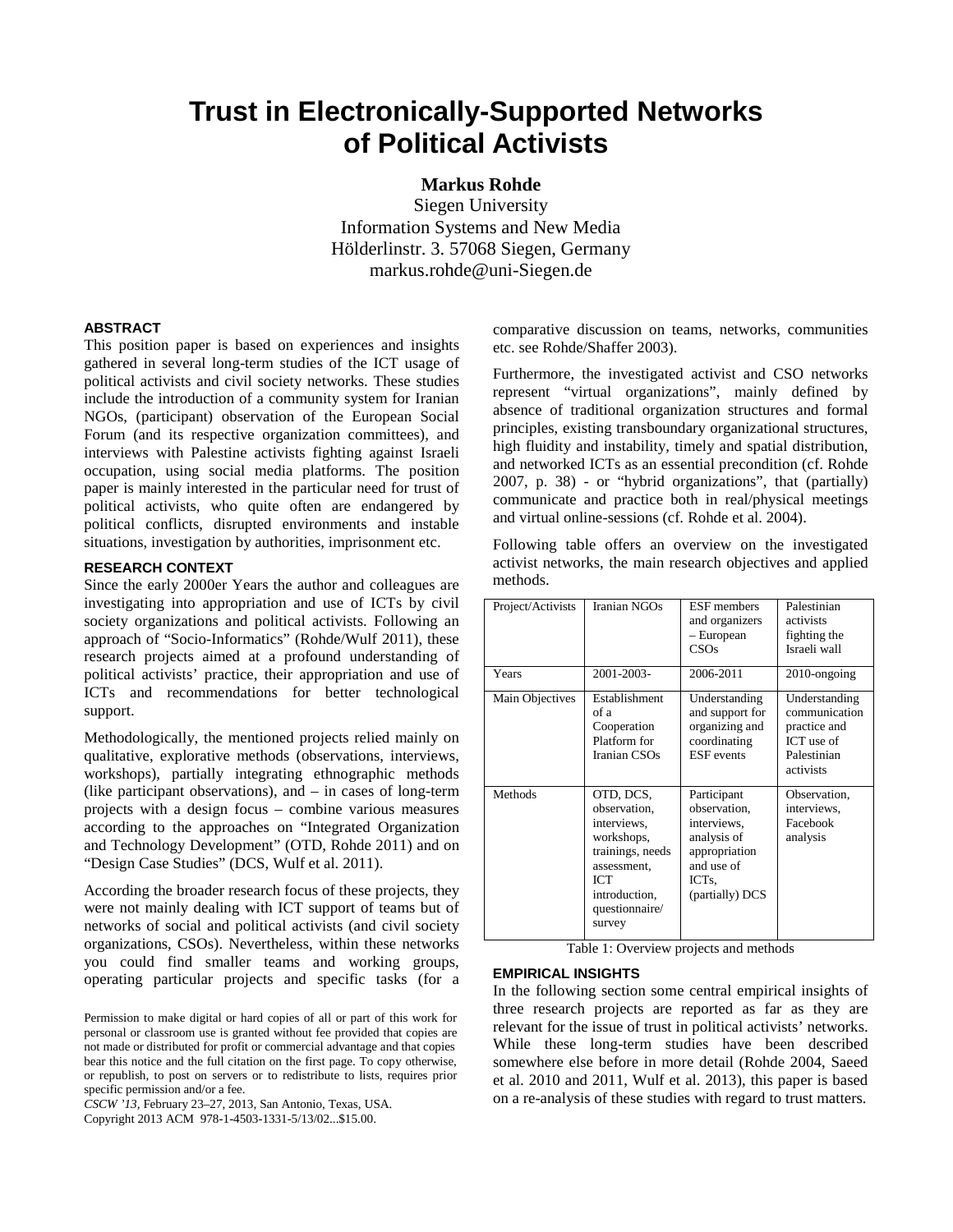### *Trust-Building needs time*

Concerning the networking of Iranian NGOs, a (around one Year duration) project was conducted which aimed at the support of community-building and technical networking. This networking project took place in 2001 to 2003.

With respect to the theoretical presumptions and the main project objectives (regarding the establishment of Social Capital and Communities of Practice), one central insight is the following: Both processes – trust-building and social identification with a shared enterprise and common practice – need more time than one year to show results, especially in risky and unstable situations. It can be expected that social trust and common practice need a longer period of shared experiences to establish stable relationships. Furthermore, the measurement of effects of social processes is a methodological problem: Which criteria should be measured to evaluate social capital, trust or social practice? An appropriate evaluation of trust, social capital, and identification with a common practice therefore should integrate qualitative and quantitative methods investigating communication and cooperation over a longer period.

In this first case study (Rohde 2004) the networking and community-building measures (trainings and workshops) have been evaluated as valuable events fostering the social capital within the community. Furthermore, the individual ratings of the measures in the questionnaires have been very positive. Both results could be due to the attraction which foreign experts might have for Iranians which had been isolated internationally for a long time (and unfortunately are again since 2005). Additionally, a free computer system which was introduced and the provided computer trainings might have caused positive ratings. Especially for NGO practitioners who are volunteering in civil society activities, these offers and trainings mean a personal benefit.

Last but not least, the establishment of a common practice, the negotiation of meaning, social identification and the building of trust and social capital are not processes which can be manipulated directly by treatments in trainings. The successful establishment of social capital and communities of practice are based mainly on (personal and collective) experiences, shared history, and common activities. Thus, the presented project could provide only a socio-technical infrastructure to enable these social processes and create supporting conditions.

Concerning the processes of community-building and establishing a common cooperative culture and a shared practice, we hoped that socio-organizational interventions will show middle- and long-term effects. The development of a vital civil society in Iran was planned to play an important role in democratic transition. Unfortunately, our project came to an end when the political situation in Iran and the region changed (conservative majority in the Iranian Parliament, Iraq War, "Axis of Evil" rhetoric) and could not be continued.

#### *Visibility and openness as preconditions for trust-building*

A second project (running from 2006 to 2011) aimed to support political activists' networks to organize biannual gatherings, called the European Social Forum (ESF).

Social movements and civil society organizations (CSOs) have recently gained special attention from CSCW researchers; studying their cooperation is interesting due to limited resources, diverse organizational forms and volunteer workforce. Information management, technology sustainability, and inter/intra organizational collaboration are major challenges in these settings. We took these studies a step further and looked at how coordination happens when multiple collaborative tasks (like political agenda setting, inter-organizational coordination, fundraising and public mobilization) converge into multicultural and heterogeneous political environments (Saeed et al. 2010 and 2011).

Agenda setting is one of the main activities in preparing for the ESF events. Activists in this heterogeneous network, working in different application areas, on different regional and political issues, with different political ideologies are involved in this process. It is vital to have transparency in the procedure to create trust among the stakeholders. This was an important point, especially in preparation for ESF 2008, when the proposed number of activities was quite large so that many activity suggestions had to be merged together in fewer (common, cooperative, merged) activities. Some activists' concerns regarding this merging process could be better dealt with by a highly-transparent merging process. Unfortunately, this was not the case. The lack of information to the people who were not present in the preparatory meetings makes the process look suspicious (cf. Saeed et al. 2010). If there was a kind of visualization which highlights the relationship between the proposed activities and the finally merged activity, activists could better understand how the whole process happened.

While ESF attracts actors from the anti-globalization movement, our findings indicate a certain lack in wider participation. The selection of the main themes of ESF 2008 was open to participation since everyone could make suggestions via the world wide web. In case of ESF 2010 only people present at the physical meetings in Turkey were able to have their say in the initial proposals. Furthermore, the draft writing procedure for the manifestos was quite closed, since initially only selected activists knew who could contribute in writing the sample text. Web-based tools have the potential to make these processes more transparent and include more actors. A representation of the writing process in the program and a wiki functionality on the website could have enabled much wider participation. However, the appropriation of such tools could have an important, though maybe undesired by some, impact on the outcoming manifestos. Anyway, process transparency and opportunity for participation would have prevented heated discussion in the thematic subassemblies and the final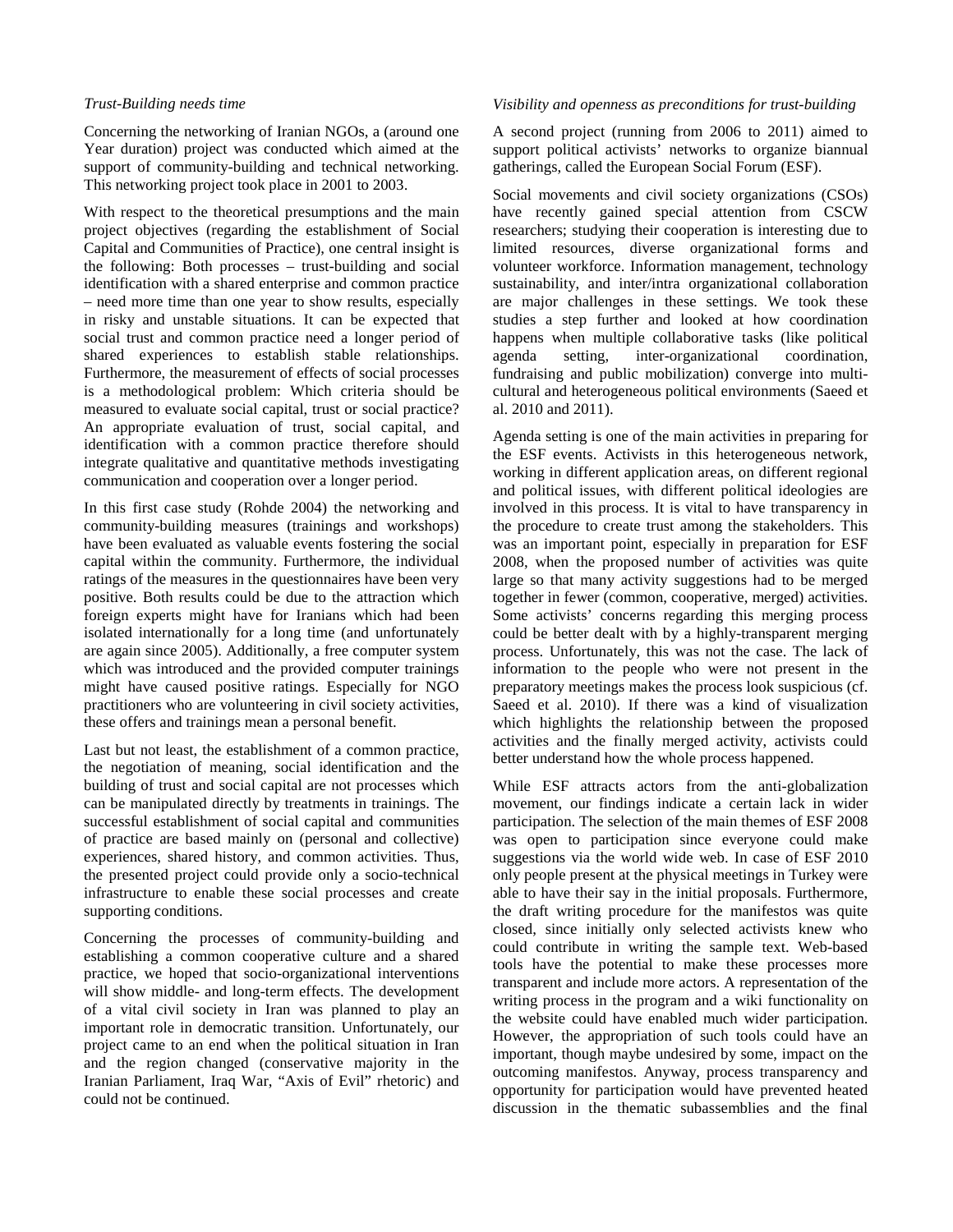plenum. ICT infrastructures play an important role in preparing for the ESF gatherings. They allow for metacoordination, mobilization and information dissemination around ESF events. They have, moreover, the potential to make internal decision processes more transparent and democratically legitimized. Whether these potentials will turn out finally depends on the pattern of appropriation within the heterogeneous network of political actors. Our investigation indicates lacking technical capabilities combined with bad documentation of the code and missing tailorability are serious obstacles in appropriation work.

Most of the above mentioned problems with regard to visibility, transparence, participation, and openness are very closely related to matters of trust and trust-building between very heterogeneous activists and organization committees. During the project we derived some design requirements and first prototypes for supporting this crucial task of trustbuilding amongst activists' networks (Saeed et al. 2011).

Our study focused on a better understanding of activists' practices and appropriate design requirements for technological support. Other fora working at different geographical levels could benefit from these findings when elaborating on their ICT strategy. Furthermore, our ethnographic study highlights some design scenarios which could improve and facilitate the work practices of this civil society network.

Following our design case studies approach (Wulf et al. 2011), the presented ethnographic analysis of the ESF community marks a starting point for developing an appropriate support for this particular transnational CSO network.

## *Mixing private and professional/political information to create trust*

In our project with Palestine demonstrators against the Israeli occupation (starting in 2010), we specifically looked at a political conflict which has impacted and continues to impact the Middle East geo-political environment. Our research entails a detailed examination of the work of political activists in a Palestinian village, and, more specifically, how internet and social media applications were appropriated in this struggle (Wulf et al. 2013).

Investigating the social practices and media use of political activists in this context is a challenge in more than one respect. There are evident material and political constraints in such situations. Undoubtedly confidence-building is very important in such a context. Local actors may take risks when reporting on their political activities; also researchers might have to take certain risks. Building trust is a central issue under these circumstances. In our case it was facilitated by personal recommendations and a long-term engagement with the political activists.

Since the beginning in the late 1990s, where Palestinian people started to "tell the world their story", some of their

work let to a sophisticated "all new-media activism". Websites like Google, YouTube, Twitter or Facebook became very popular during the last years. But Palestinian activists and their supporters are faced with a new generation of censorship in this field: a Facebook page called "Third Palestinian Intifada" has been removed upon request from the Israeli government, at a similar request Apple removed the App "Third Palestinian Intifada" from its App Store.

The weekly demonstrations against the Israeli wall are the most important element of the village's political resistance. The West Bank village Al Ma'sara is a rural village with an only very slowly developing telecommunication infrastructure. However, even before the Internet was made accessible in the village, one activist had already started to appropriate Email and Facebook (he could access from his work office) for his political activities.

On the laptop in the community space he showed us a large collection of photos and videos representing different demonstrations and protest marches that had taken place in recent years. Other photos and videos documenting their protests were still stored on his smart phone. It was obvious, that the availability of mobile devices and a laptop screen have offered additional opportunities to ground and structure his narratives. Furthermore, he presented his Facebook account linking different groups of mainly Israeli supporters. When looking at the Facebook postings of the activists from Al Ma'sara, it is striking that their personal pages are an assemblage of materials dealing with a variety of issues such as politics, private life, music, film, and religion.

In our study we focus on the way in which demonstrations are organized and the new media progressively got adopted for support. Our empirical data describes a growing role social media play in: (1) stimulating the participation in the weekly demonstrations under the conditions of military occupation, (2) interacting regularly with a network of Israeli supporters, (3) keeping a much looser network of international activists informed about the demonstrations, (4) offering information to the broader public.

One central finding of our study is, that the structure of Facebook pages indicates that there is a very particular sense here in which 'the personal is the political' (cf. Wulf et al. 2013). Local activists make few if any attempts to distinguish their personal and family lives from their political work. Interestingly, the appropriation of Facebook as a political platform allows them to link private life to political activities in a new manner. The personal, as it were, is newly political. Further, we should not discount the importance of the face-to-face nature of many political activities. Obviously a demonstration requires the physical presence of the political activists. The routines involved in preparing for the demonstration in activists' homes build personal relationships as much as they prepare for the activities which follow.